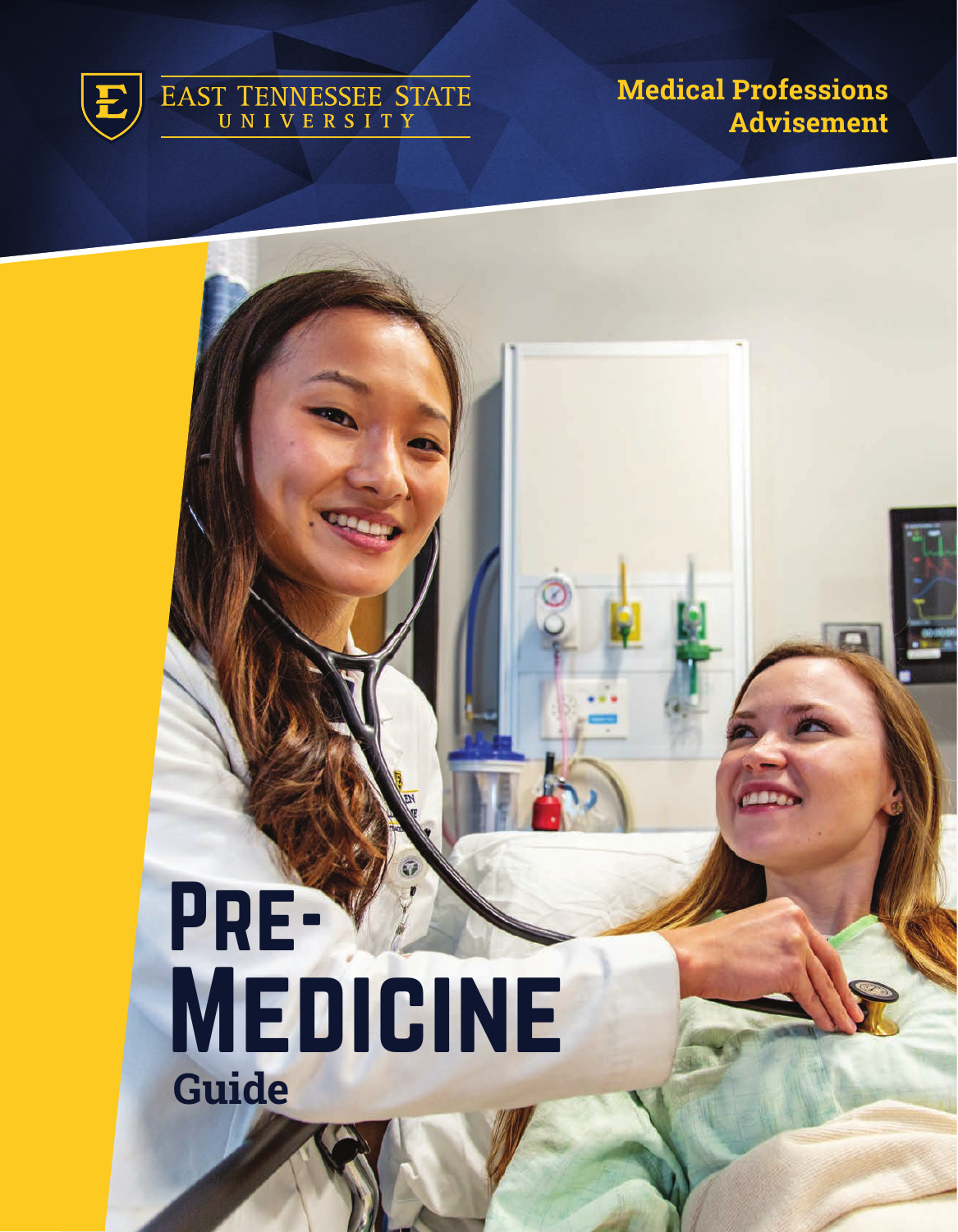The Pre-Medicine track at ETSU prepares students for application to a four-year Doctor of Allopathic Medicine (MD) or Doctor of Osteopathic Medicine (DO) degree program. Completion of a bachelor's degree is required for acceptance to most medical schools.

# Did you know there are two paths to becoming a physician?

**Allopathic Medicine** Doctors of allopathic medicine (MDs) are medical doctors who treat disease and injury using counteractive methods. For example, they will prescribe antibiotics to kill bacteria that have caused an infection. Allopathic physicians often work in public or private hospitals or clinics and many have private practices. Although many allopathic physicians become internists, generalists, or family practitioners, some specialize in other medical fields.

**Osteopathic Medicine** Doctors of osteopathic medicine (DOs) practice a "whole person" approach to health care. Osteopathic physicians understand how all the body's systems are interconnected and how each one affects the others. They focus special attention on the musculoskeletal system, which reflects and influences the condition of all other body systems. Osteopathic physicians often work in public or private hospitals or clinics and many have private practices. Although many osteopathic physicians become internists, generalists, or family practitioners, some specialize in other medical fields.

### DOs and MDs are Alike in Many Ways

- Both DOs and MDs complete four years of basic medical education.
- After medical school, both DOs and MDs obtain graduate medical education through internships, residencies, and fellowships. This training lasts three to eight years and prepares DOs and MDs to practice a specialty.
- DOs and MDs can choose to practice in any specialty of medicine–such as pediatrics, family medicine, psychiatry, surgery or ophthalmology.
- DOs and MDs must pass comparable examinations to obtain state licensure.
- DOs and MDs both practice in accredited and licensed health care facilities.

# Application Process

Students should start preparing for application approximately 18 months prior to when they desire to enter medical school. This process will include University Evaluation, MCAT preparation, and taking the MCAT, followed by application. Most students apply to medical school the summer after their junior year, but students should consult with their MPA Counselor to determine their application timeline. Applications typically open in May; deadlines vary from August through March. Please research your school choices to determine application due dates.

Most allopathic medical schools participate in the American Medical College Application Service (AMCAS).Most osteopathic medical schools participate in the American Association of Colleges of Osteopathic Medicine Application Service (AACOMAS). Many medical schools require or recommend a university committee letter of evaluation during the application process. Please visit the MPA website for additional information.



# **ADVISEMENT**

**Pre-medicine is not a major.** Due to course sequencing and preparation for the MCAT and application, it is recommended to declare your major as early as possible. Medical schools are interested in students who excel in the sciences and mathematics, but you do not have to major in these disciplines. Choose a major/ minor that you enjoy and that plays to your strengths. Students should speak with an MPA counselor before declaring a major.

It is strongly recommended that you meet with your MPA Counselor and your major advisor each semester before registering for the following semester. Your major advisor is there to prepare you for graduation, while your MPA Counselor is there to prepare you for application. Students who receive scholarships or participate in specialized ETSU programs (such as athletics or Honors College programs) must also seek advisement from those departments. Serious consequences can occur if students fail to meet with advisors (e.g., failure to graduate on time, missing appropriate courses to prepare for the MCAT, etc.).

# MPA Counselor **CONTACT**

Employment Opportunities

756,800

812,00

jobs projected in 2024

Median Salary

jobs in 2018

227,992

for primary care in 2018

04.135

For more information, see the Bureau of Labor Statistics **http://www.bls.gov/ooh/ healthcare/physicians-and-surgeons.htm**

for specialists in 2018

\$

\$

**Medical Professions Advisement Office**

423-439-5602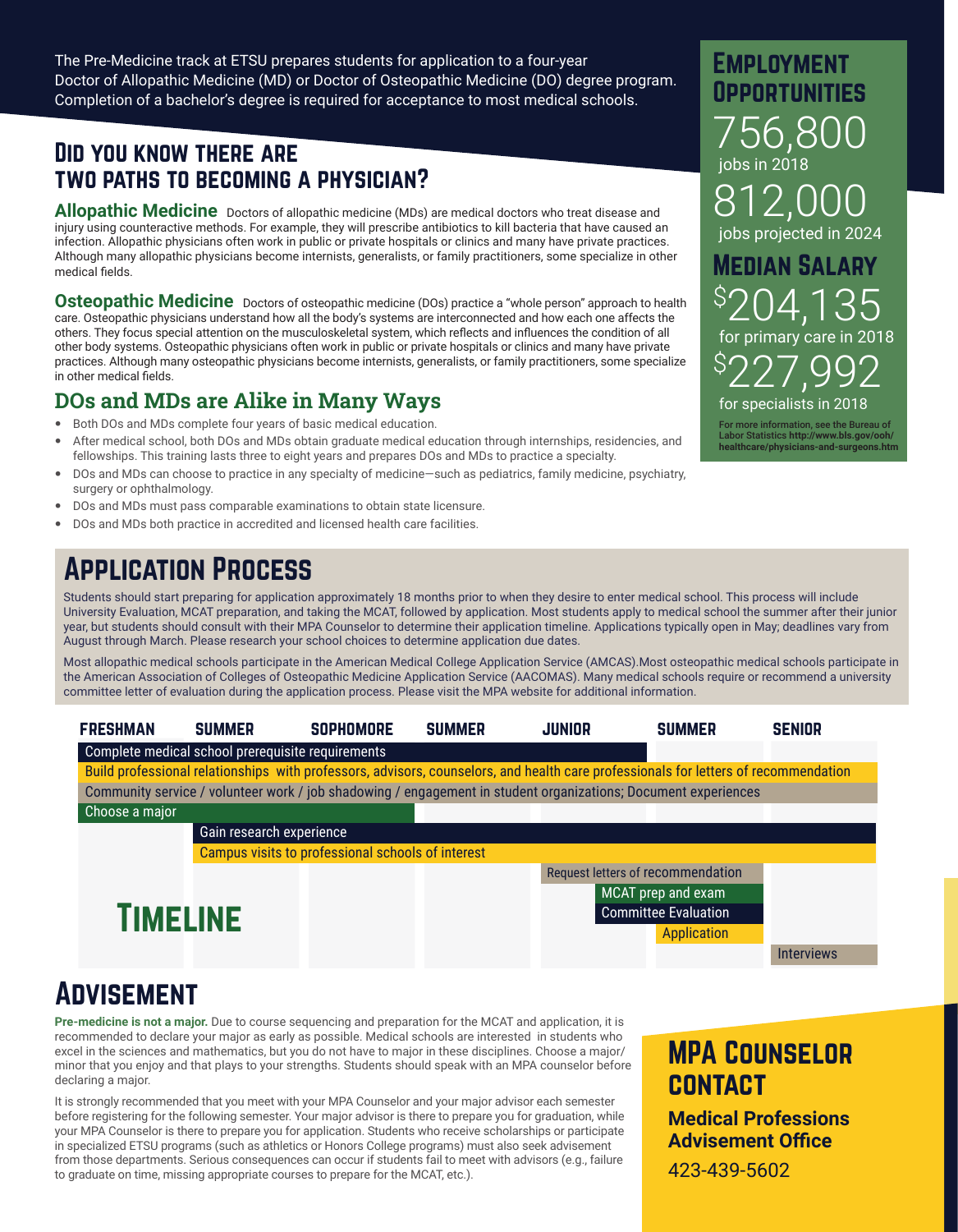# What does it take to get into medical school?

# Allopathic Medicine **Overall GPA 3.72**

Association of Medical Colleges (AAMC)

2019 average as reported by the American

# **Science GPA 3.66**

# Osteopathic Medicine **Overall GPA 3.6**

2019 average as reported by the American Association of Colleges of Osteopathic Medicine (AACOM)

### **Science GPA 3.53**

2019 average Biology, Chemistry, Physics, and Math (BCPM) GPA as reported by AACOM

### **MCAT Average Composite Score** Allopathic

Medicine. . . . . . . . 511.6

**Osteopathic**  $Medicine$ ........503.8

### 2019 average Biology, Chemistry, Physics, and Math (BCPM) GPA as reported by AAMC

| <b>Core Preparation Courses</b><br>Different schools may have varying prerequisite requirements. It is up to the student to research<br>and ensure the required courses are completed before application to the preferred school(s)<br>of interest. |           |                                                |
|-----------------------------------------------------------------------------------------------------------------------------------------------------------------------------------------------------------------------------------------------------|-----------|------------------------------------------------|
| Students should maintain a minimum of 17-19 credit hours per semester.                                                                                                                                                                              |           |                                                |
| Biology                                                                                                                                                                                                                                             | 8 hours   | BIOL 1110/1111 and BIOL 1120/1121              |
| <b>General Chemistry</b>                                                                                                                                                                                                                            | 8 hours   | CHEM 1110/1111 and CHEM 1120/1121              |
| <b>Organic Chemistry</b>                                                                                                                                                                                                                            | 10 hours  | CHEM 2010/2011 and CHEM 2020/2021              |
| Physics*                                                                                                                                                                                                                                            | 8 hours   | PHYS 2010/2011 and PHYS 2020/2021              |
| Communication**                                                                                                                                                                                                                                     | 9 hours   | ENGL 1010, 1020, &<br>COMM 2025, 2045, or 2055 |
| Sociology                                                                                                                                                                                                                                           | 3 hours   | SOCI 1020                                      |
| Biochemistry                                                                                                                                                                                                                                        | 4-8 hours | Consult with your MPA counselor                |
| Philosophy/Humanities***                                                                                                                                                                                                                            | 3 hours   | PHIL 2640, PHIL 2020 OR PHIL 2030              |
| <b>Probability and Statistics</b>                                                                                                                                                                                                                   | 3 hours   | <b>MATH 1530</b>                               |
| <b>Additional Recommended Courses</b>                                                                                                                                                                                                               |           |                                                |
| <b>General Genetics</b>                                                                                                                                                                                                                             | 5 hours   | BIOL 3100/3141                                 |
| <b>Cell Biology</b>                                                                                                                                                                                                                                 | 5 hours   | BIOL 3150/3151                                 |
| Human Anatomy/<br>Human Physiology                                                                                                                                                                                                                  | 8 hours   | HSCI 3000/3020                                 |
| Calculus I and II                                                                                                                                                                                                                                   | 8 hours   | <b>MATH 1910 and MATH 1920</b>                 |
| <b>Comparative Anatomy</b>                                                                                                                                                                                                                          | 4 hours   | <b>BIOL 3220</b>                               |
| <b>Molecular Biology</b>                                                                                                                                                                                                                            | 3 hours   | <b>BIOL 4647</b>                               |
| Microbiology                                                                                                                                                                                                                                        | 4 hours   | HSCI 3320/3321                                 |
| Immunology                                                                                                                                                                                                                                          | 3 hours   | <b>HSCI 3540</b>                               |

\*Calculus-based physics (PHYS 2110 and 2120) is strongly recommended.

\*\* COMM 2055 is recommended

\*\*\*PHIL 2030 is recommended for the MCAT philosophy knowledge requirement; it does not fill a General Education requirement.

# Gap Year

Some students choose to take one or more gap years before applying to medical school. Learn more about what your gap year should include: **https://students-residents.aamc.org/applying-medical-school/** 

**article/what-do-during-gap-years/**

# The MCAT Entrance Exam

The MCAT (Medical College Admissions Test) is generally taken at the end of a student's junior year for both MD and DO schools, or should be taken when the student is prepared. Complete all pre-requisite courses before taking the MCAT, and consult with your MPA Counselor to develop your MCAT study plan.

The MCAT tests four sections:

- Biological and Biochemical Foundations of Living Systems
- Chemical and Physical Foundations of Biological Systems
- Psychological, Social, and Biological Foundations of Behavior
- **Critical Analysis and Reasoning Skills**

## What can I be doing now to strengthen my application to medical school?

**RELATED EXPERIENCE** Students are encouraged to explore the medical field through shadowing, employment, and volunteer work. Medical schools want to know that a student has worked in the field, observed what is involved, and still has the desire to continue in that profession. (It is extremely important that students planning to apply to osteopathic medical schools obtain shadowing experiences with a DO.) Quality of exposure is more important than quantity.

**VOLUNTEER EXPERIENCE** Medical schools are looking for candidates who express a commitment to community service. Students should seek volunteer projects that focus on giving back to the community.

**EXTRACURRICULARS** The admissions committees of medical schools are interested in seeing a range of extracurricular activities, especially those demanding a significant leadership role. St udents should demonstrate their ability to balance full academic schedules with extracurricular involvement on and off campus and/or through employment opportunities. ETSU has many organizations that students can join. Students should visit ETSU's Student Activities and Organizations office or webpage **(etsu.edu/sorc)** for more information regarding extracurricular activities. It is not beneficial to simply join an organization; you must demonstrate leadership qualities!

**ONLINE ETIQUETTE** Please consider personal email addresses when corresponding with professional schools. First impressions are often based on correspondence and email addresses should be appropriate for professional communication. Messages and images sent electronically are reflections of judgment and potential suitability for professional careers. Inappropriate behaviors shared through an accessible venue can be viewed and shared by anyone and may compromise your admission to medical school.

# WATCH WHAT YOU POST!  $\bullet$